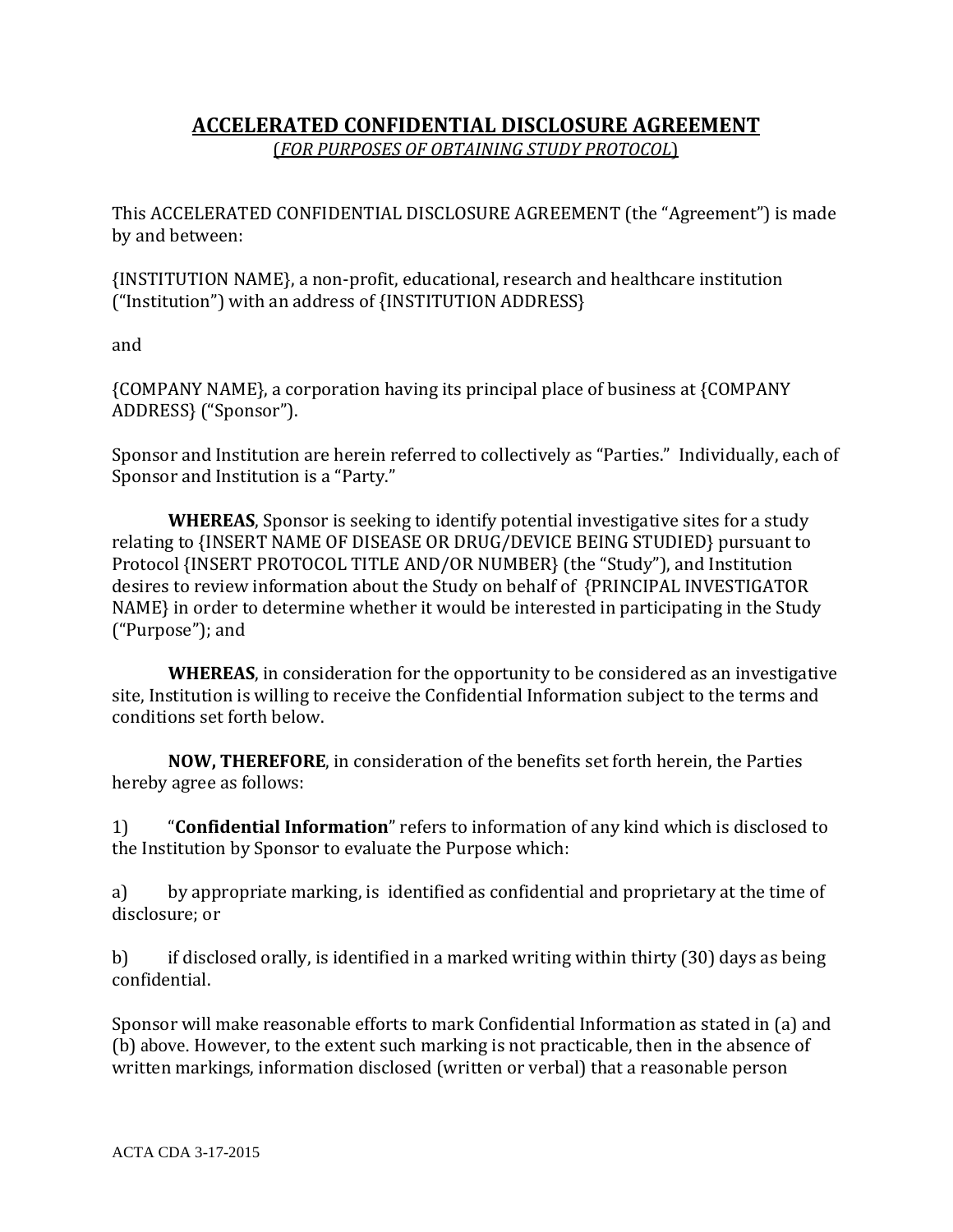familiar with the Study would consider it to be confidential or proprietary from the context or circumstances of disclosure shall be deemed as such.

Institution agrees, for a period of five (5) years from the effective date stated below, to use reasonable efforts, no less than the protection given their own confidential information, to use Confidential Information received from Sponsor in accordance with this Section.

Institution agrees to use Sponsor's Confidential Information solely as allowed by this Agreement. Institution agrees to make Sponsor's Confidential Information available only to those personnel who require access to it to evaluate the Purpose and to inform such personnel of the confidential nature of such information and the obligation of confidentiality to which they are bound.

2) The obligation of nondisclosure does not apply with respect to any of the Confidential Information that:

a) is or becomes public knowledge through no breach of this Agreement by Institution;

b) is disclosed to Institution by a third party entitled to disclose such information without known obligation of confidentiality;

c) is already known or is independently developed by Institution without use of Sponsor´s Confidential Information as shown by Institution´s contemporaneous written records;

d) is released with the prior written consent the Sponsor.

3) Institution may disclose Confidential Information to the extent that it is required to be produced pursuant to a requirement of applicable law, IRB, government agency, an order of a court of competent jurisdiction, or a facially valid administrative, Congressional, or other subpoena, provided that Institution, subject to the requirement, order, or subpoena, promptly notifies Sponsor.

To the extent allowed under applicable law, Sponsor may seek to limit the scope of such disclosure and/or seek to obtain a protective order. Institution will disclose only the minimum amount of Confidential Information necessary to comply with law, or court order as advised by Institution's legal counsel.

4) No license or other right is created or granted hereby, except the specific right to use the Confidential Information under the terms of this Agreement, nor shall any license or other right with respect to the subject matter hereof be created or granted except by the prior written agreement of the Parties duly signed by their authorized representatives.

5) Upon Sponsor's written request, Institution agrees to return all Confidential Information supplied to it by Sponsor pursuant to this Agreement except that Institution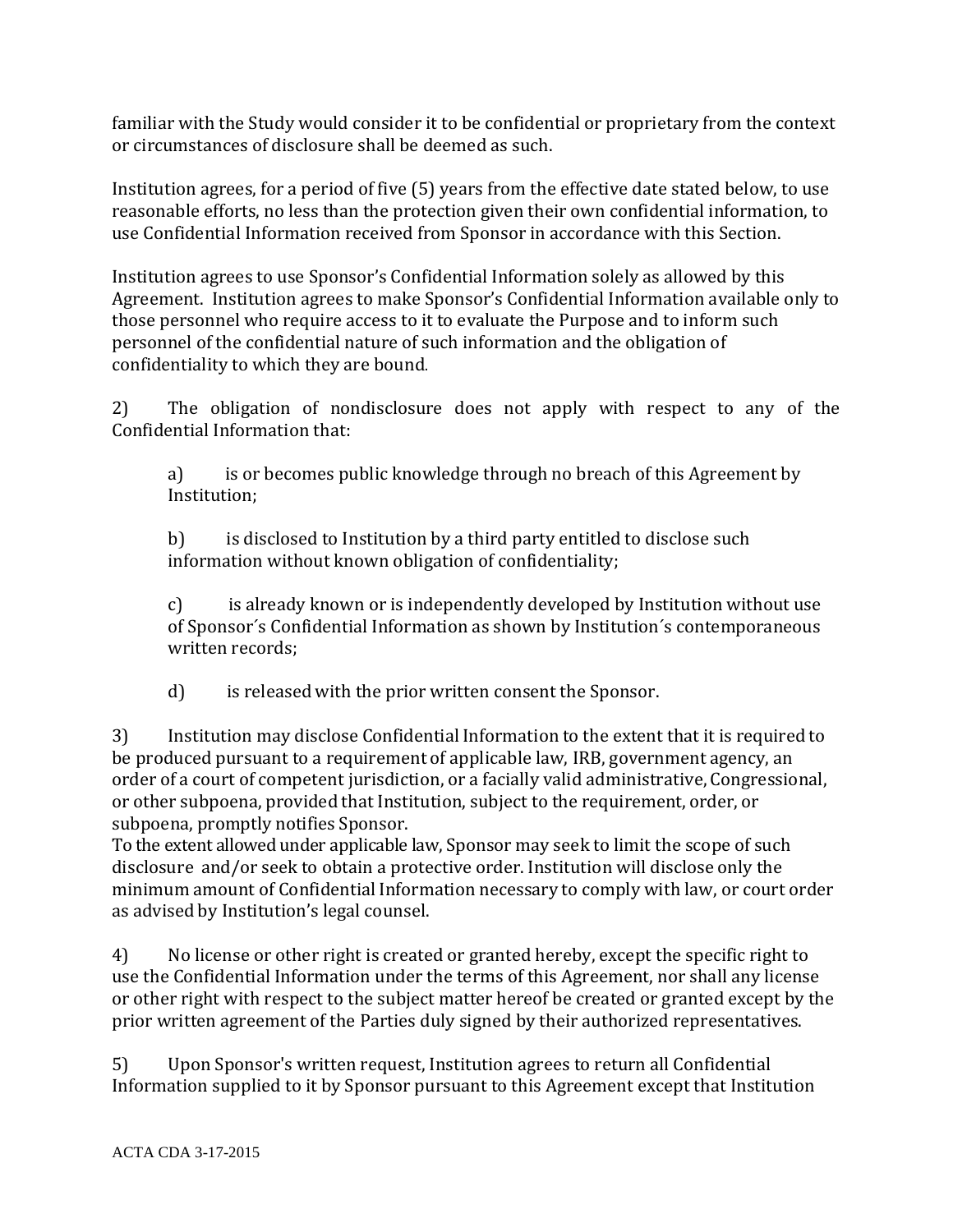may retain such Confidential Information in a secure location for purposes of identifying and satisfying its obligations and exercising its rights under this Agreement.

6) Neither Institution nor Sponsor may use the name, trademark, logo, symbol, or other image or trade name of the other Party or its employees and agents in any advertisement, promotion, or other form of publicity or news release or that in any way implies endorsement without the prior written consent of an authorized representative of the Party whose name is being used. Such approval will not be unreasonably withheld.

7) This Agreement may be executed in any number of counterparts, each of which shall be an original and all of which together shall constitute one and the same document, and is binding on all Parties notwithstanding that each of the Parties may have signed different counterparts. Scanned copies of signatures or electronic images of signatures shall be considered original signature unless prohibited by applicable law.

8) This Agreement shall expire one (1) year from the effective date of this Agreement.

9) This written Agreement constitutes the entire agreement between the Parties concerning the subject matter, and supersedes all other or prior agreements or understandings, whether written or oral, with respect to that subject matter. Any changes made to the terms or conditions cited in this Agreement require the written approval of each Party's authorized representative.

The authorized representatives of the Parties have signed this Agreement effective as of the date last signed below:

## **{SPONSOR}**

| By:    |          |
|--------|----------|
|        | ${NAME}$ |
| Title: |          |
|        |          |

## **{INSTITUTION}**

| By:    |          |  |
|--------|----------|--|
|        | ${NAME}$ |  |
| Title: |          |  |